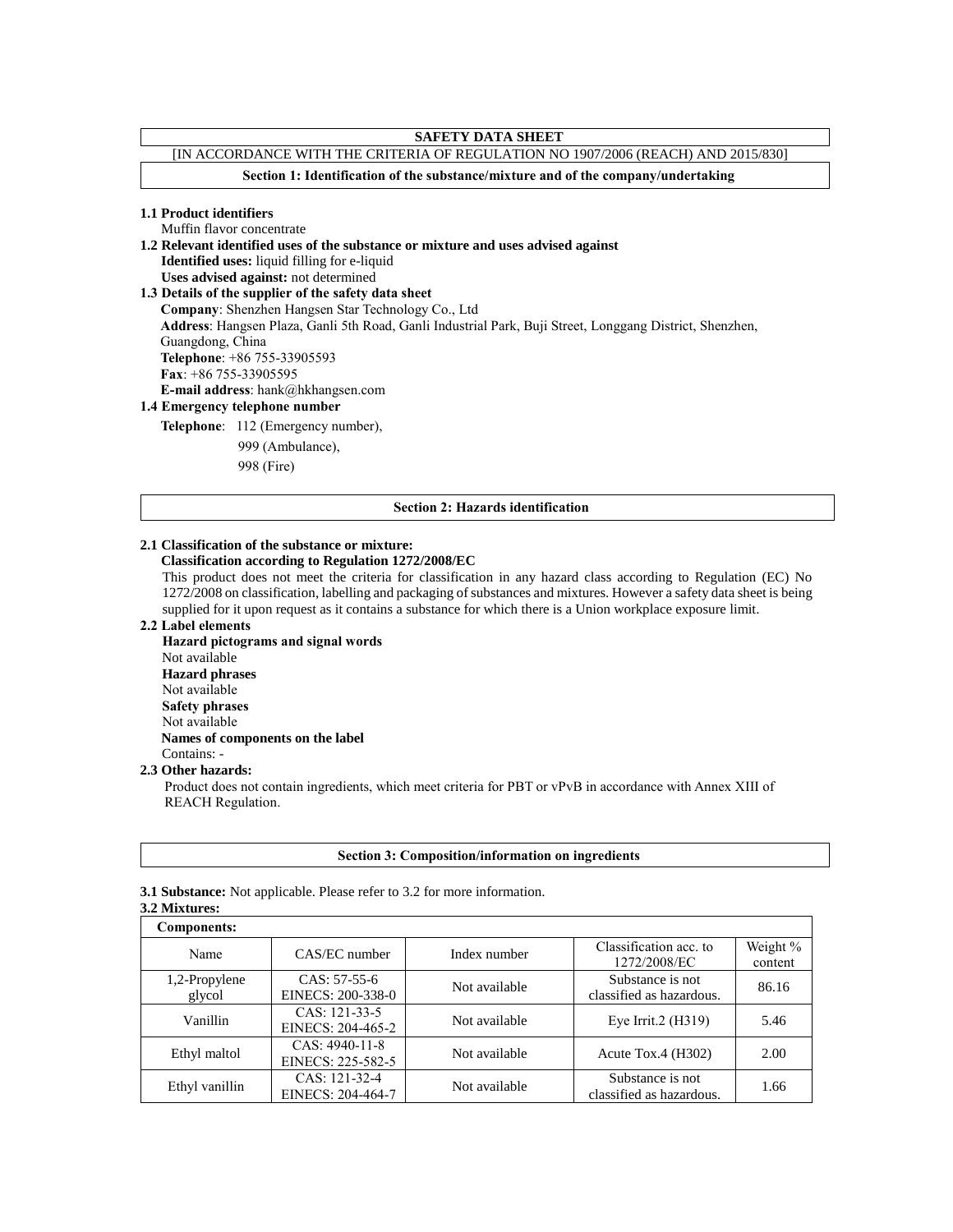| Peach aldehyde                | $CAS: 104-67-6$<br>EINECS: 203-225-4  | Not available        | Substance is not<br>classified as hazardous.                             | 1.42 |
|-------------------------------|---------------------------------------|----------------------|--------------------------------------------------------------------------|------|
| Sulfurol                      | CAS: 137-00-8<br>EINECS:<br>205-272-6 | Not available        | Substance is not<br>classified as hazardous.                             | 1.10 |
| δ-Dodecanolactone             | CAS: 713-95-1<br>EINECS: 211-932-4    | Not available        | Substance is not<br>classified as hazardous.                             | 0.94 |
| 5-Decanolide                  | CAS: 705-86-2<br>EINECS: 211-889-1    | Not available        | Substance is not<br>classified as hazardous.                             | 0.26 |
| 2-Acetylpyrazine              | CAS: 22047-25-2<br>EINECS: 244-753-5  | Not available        | Substance is not<br>classified as hazardous.                             | 0.25 |
| Decanoic acid                 | CAS: 334-48-5<br>EINECS: 206-376-4    | $607 - 709 - 00 - X$ | Skin Irrit.2 (H315)<br>Eye Irrit.2 (H319)<br>Aquatic Chronic 3<br>(H412) | 0.21 |
| Benzaldehyde                  | CAS: 100-52-7<br>EINECS: 202-860-4    | 605-012-00-5         | Acute Tox. $4*(H302)$                                                    | 0.15 |
| Ethyl acetoacetate            | CAS: 141-97-9<br>EINECS: 205-516-1    | Not available        | Substance is not<br>classified as hazardous.                             | 0.09 |
| $\gamma$ -Heptalactone        | CAS: 105-21-5<br>EINECS: 203-279-9    | Not available        | Substance is not<br>classified as hazardous.                             | 0.08 |
| δ-Undecalactone               | CAS: 710-04-3<br>EINECS: 211-915-1    | Not available        | Substance is not<br>classified as hazardous.                             | 0.08 |
| Cyclotene                     | CAS: 80-71-7<br>EINECS: 212-154-8     | Not available        | Substance is not<br>classified as hazardous.                             | 0.07 |
| Octanoic acid                 | CAS: 124-07-2<br>EINECS: 204-677-5    | 607-708-00-4         | Skin Corr.1C (H314)<br>Aquatic Chronic 3<br>(H412)                       | 0.04 |
| $2,3,5-$<br>Trimethylpyrazine | CAS: 14667-55-1<br>EINECS: 238-712-0  | Not available        | Flam. Liq.3 (H226)<br>Acute Tox.4 $(H302)$                               | 0.03 |

Additional information:

Substances for which there are Union workplace exposure limits are listed in SECTION 8. For full text of H-statements: see SECTION 16.

#### **Section 4: First aid measures**

#### **4.1 Description of first aid measures**

**Skin contact:** take off contaminated clothing. Wash the contaminated skin with water and soap. Immediately consult a doctor.

**Eye contact:** remove contact lenses. Wash the contaminated eye with plenty of water for at least 15 minutes. Avoid powerful water stream. Consult a doctor if disturbing symptoms occur.

**Ingestion:** do not induce vomiting. Rinse mouth with water. Never give anything to drink to an unconscious person. Consult a doctor. Show the container or label.

**Inhalation:** Remove to fresh air. Keep warm and calm. Consult a doctor, if disturbing symptoms appear.

**4.2 Most important symptoms and effects, both acute and delayed:** 

None reasonably foreseeable

**4.3 Indication of any immediate medical attention and special treatment needed:** 

Physician makes a decision regarding further medical treatment after thoroughly examination of the injured. Symptomatic treatment.

**Section 5: Firefighting measures**

# **5.1 Extinguishing media**

**Suitable extinguishing media**: Foam, dry extinguishing agents, water spray.

**Unsuitable extinguishing media**: Water jet - risk of the propagation of the flame.

## **5.2 Special hazards arising from the substance or mixture:**

During the fire, the product may produce toxic fumes of carbon monoxide and dioxide, nitric oxides and other unidentified products of thermal decomposition. Do not inhale combustion products.

**5.3 Advice for firefighters:**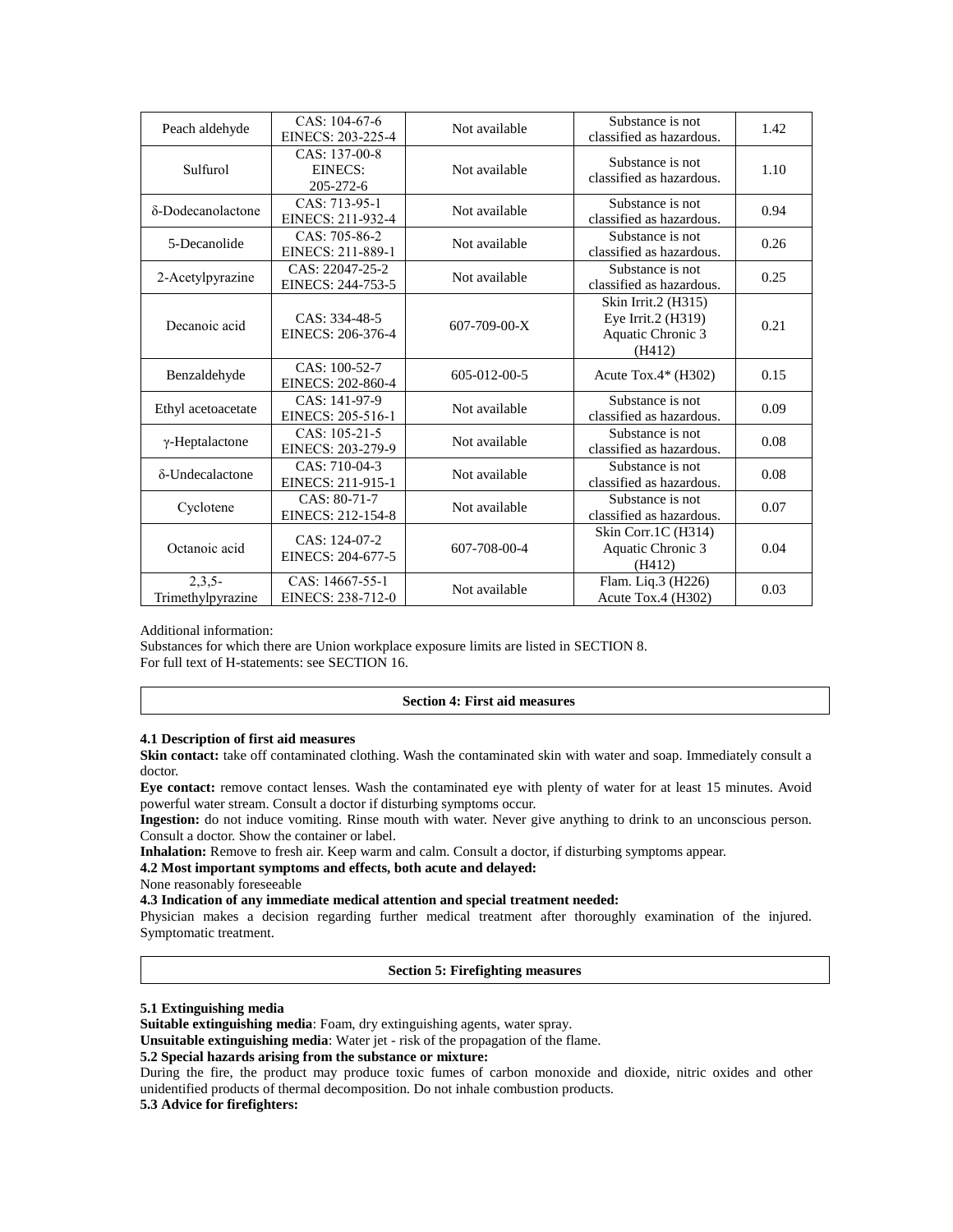Personal protection typical in case of fire. Do not stay in the fire zone without self-contained breathing apparatus and protective clothing resistant to chemicals.

#### **Section 6: Accidental release measures**

#### **6.1 Personal precautions, protective equipment and emergency procedures**

Limit the access for the outsiders into the breakdown area, until suitable cleaning operations are completed. In case of large spills, isolate the exposed area. Avoid contact with skin and eyes. Use personal protective measures.

#### **6.2 Environmental precautions:**

In case of release of large amounts of the product, it is necessary to take appropriate steps to prevent it from spreading into the environment. Material may be hazardous if released in large quantities to the environment. Notify relevant emergency services.

## **6.3 Methods and material for containment and cleaning up**

Damaged container put in emergency container. Absorb leakage with incombustible liquid-binding material (e.g. sand, earth, universal binders, silica, vermiculite) and collect mechanically into properly labeled containers for disposal. Clean the contaminated place.

**6.4 Reference to other sections:** Section 13 and section 8.

#### **Section 7: Handling and storage**

#### **7.1 Precautions for safe handling:**

Handle in accordance with good occupational hygiene and safety practices. Avoid skin and eyes contamination. Before break and after work wash hands carefully. Use personal protective measures. Ensure adequate ventilation. Do not let the product to get into mouth.

#### **7.2 Conditions for safe storage, including any incompatibilities:**

Keep only in original, tightly closed containers in a cool and well-ventilated area. Keep away from food, beverages or feed for animals. Avoid direct exposure to sunlight. Keep away from strong acids and oxidizing agents. After opening, seal the container and store in an upright position to prevent leakage.

**7.3 Specific end use(s):**

Liquid filling for e-liquid.

#### **Section 8: Exposure controls/personal protection**

#### **8.1 Control parameters**

No data available

# **Recommended control procedures**

Procedures Concerning the control over the dangerous components concentrations in the air and control over the air quality in the workplace in Accordance with the European Standards.

### **8.2 Exposure controls:**

Use the product in accordance with good occupational hygiene and safety practices. Ensure exhaust ventilation or other engineering controls to keep the airborne concentrations of vapors below their respective threshold limit value. Ensure eye stations and safety showers.

#### **Hand and body protection:**

In case of short term contact use protective gloves made of nitrile rubber (minimal thickness: 0.2 mm; breakthrough time > 30 minutes). In case of long term contact use protective gloves made of butyl rubber (minimal thickness: 0.3 mm, breakthrough time > 480 minutes).

The material that the gloves are made of must be impenetrable and resistant to the product's effects. The selection of material must be performed with consideration of breakthrough time, penetration speed and degradation.

#### **Eye protection:**

Wear tightly fitting safety glasses if there is a risk of eye contamination.

# **Respiratory protection:**

In case of normal use, in accordance with the intended use, it is not necessary.

Applied personal protective equipment must comply with the requirements of the Directive 89/686/EC. The employer is obliged to provide protective equipment relevant to performed activities and in accordance with all quality requirements, including its maintenance and cleaning.

## **8.3 Environmental exposure controls:**

Do not allow to enter large amounts of product to reach ground water, sewage, waste water or soil.

#### **Section9. Physical and chemical properties**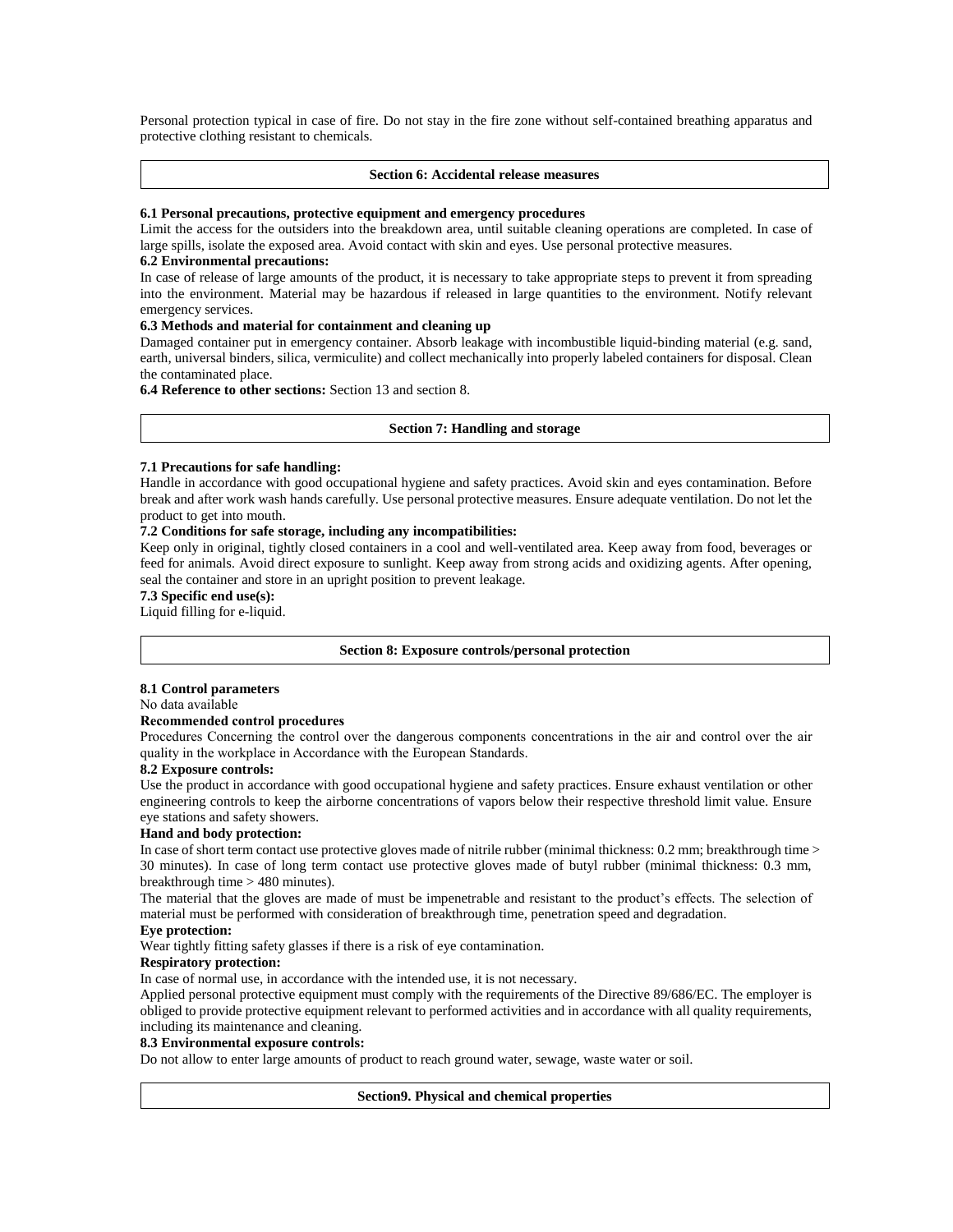**9.1 Information on basic physical and chemical properties Appearance:** Golden yellow oily liquid at room temperature **Odour:** Other **Odour threshold:** Not available **pH:** 4.41 at 10g/L at 25℃ **Melting point/freezing range:** Not available **Initial boiling point and boiling range:** 160-170 ℃ **Flash point:** Not available **Evaporation rate:** Not available **Flammability (solid, gaseous):** This product is liquid, not applicable. **Upper/lower flammability or explosive limits:** Not available **Vapour pressure:** Not available **Vapour density:** Not available **Relative density:** 1.049 (25℃) **Solubility(ies):** Not available **Partition coefficient: n-octanol/water:** Not available **Auto-ignition temperature:** Product is not self-igniting. **Decomposition temperature:** Not available **Viscosity:** 50 mPa·s (25℃) **Explosive properties:** Product does not present an explosion hazard. **Oxidising properties:** Product does not present oxidizing properties.

**9.2 Other information:** Not available

## **Section10: Stability and reactivity**

**10.1 Reactivity:** Product is feebly reactive. Product does not undergo a dangerous polymerization. See also 10.4-10.5

**10.2 Chemical stability:** The product is stable under normal storage and using condition.

**10.3 Possibility of hazardous reactions:** Dangerous reactions are not known.

**10.4 Conditions to avoid:** Avoid direct exposure to sunlight.

**10.5 Incompatible materials:** Strong oxidizing agents, acids.

**10.6 Hazardous decomposition products:** Not available

#### **Section11:Toxicological information**

### **11.1 Information on toxicological effects**

### **Toxicity of components**

| $CAS: 4940-11-8$ Ethyl maltol | LD/LC50 values relevant for classification: |     |                         |  |
|-------------------------------|---------------------------------------------|-----|-------------------------|--|
|                               |                                             |     |                         |  |
|                               | Oral                                        | D50 | $1150 \text{ mg/kg}$ bw |  |

#### **Toxicity of the mixture**

The acute toxicity estimate (ATEmix) for the classification of a substance in a mixture was determined using the appropriate value from relevant literature.

**Acute toxicity**

**ATEmix (oral)** = 57500 mg/kg bw (Not classified)

**Skin corrosion/irritation:**

Based on available data, the classification criteria are not met.

**Serious eye damage/irritation:**

Based on available data, the classification criteria are not met.

**Respiratory or skin sensitization:**

This product does not contain any substances that produce respiratory or skin sensitization. See section 3.

#### **Germ cell mutagenicity:**

This product does not contain any substances that produce germ cell mutagenicity. See section 3.

**Carcinogenicity:**

This product does not contain any substances that produce carcinogenicity. See section 3.

#### **Reproductive toxicity:**

This product does not contain any substances that produce reproductive toxicity. See section 3.

## **Summary of evaluation of the CMR properties:**

Based on available data, the classification criteria are not met.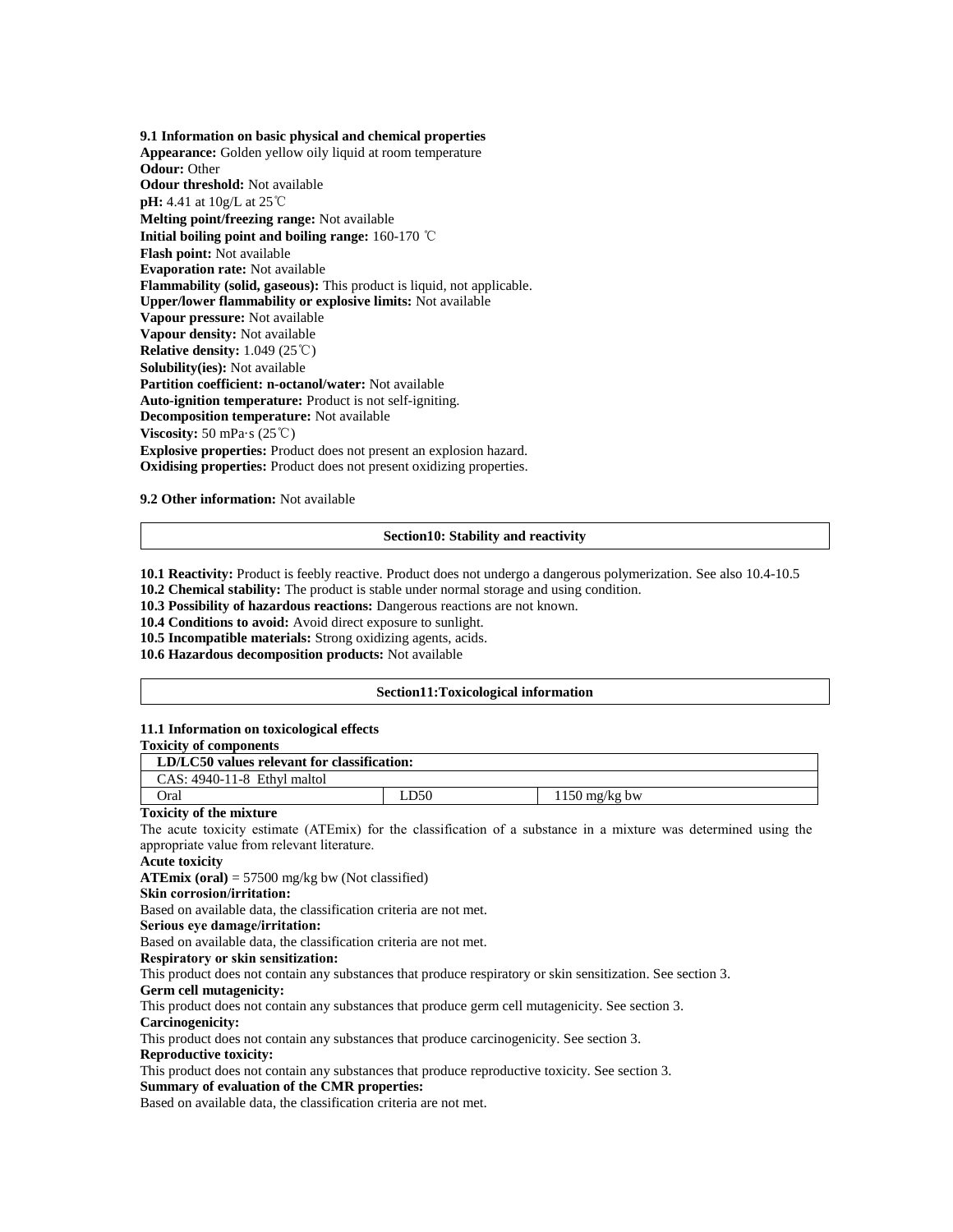#### **STOT-single exposure:**

This product does not contain any substances that produce STOT-SE. See section 3.

## **STOT-repeated exposure:**

This product does not contain any substances that produce STOT-RE. See section 3.

**Aspiration hazard:**

This product does not contain any substances that produce aspiration hazard. See section 3.

## **Section12:Ecological information**

### **12.1 Toxicity:**

| Parameters of environmental toxicity:   |                                                                                                                       |
|-----------------------------------------|-----------------------------------------------------------------------------------------------------------------------|
| CAS: 334-48-5 Decanoic acid             |                                                                                                                       |
| Classification:                         | Aquatic Chronic 3 (H412)                                                                                              |
| CAS: 124-07-2 Octanoic acid             |                                                                                                                       |
| Classification:                         | Aquatic Chronic 3 (H412)                                                                                              |
|                                         | According to Regulation (EC) No 1272/2008, this product does not meet the criteria of classification of environmental |
| toxicity.                               |                                                                                                                       |
| 12.2 Persistence and degradability:     |                                                                                                                       |
| Data for the mixture are not available. |                                                                                                                       |
| 1,2-Propylene glycol                    |                                                                                                                       |
| OECD Method 301F                        | 81% biodegradation                                                                                                    |
| Biodegradation in soil                  | High concentrations of propylene glycol released into a                                                               |

 $DT50 = 1.3$  year

soil environment can be expected to biodegrade.

# Phototransformation in water

**12.3 Bioaccumulative potential:**  Data for the mixture are not available.

1,2-Propylene glycol

## **12.4 Mobility in soil:**

Data for the mixture are not available.

| $1,2$ -Propylene glycol |                                                           |
|-------------------------|-----------------------------------------------------------|
| Koc                     | 2.9 (calculated from $log Pow = -1.07$ using the equation |
|                         | from the TGD (non-hydrophobics)                           |
| Henry's Law constant    | 0.06 atm m <sup>3</sup> /mol (12 °C)                      |

**12.5 Results of PBT and vPvB assessment:** 

Product does not contain ingredients, which meet criteria for PBT or vPvB.

## **12.6 Other adverse effects:**

The mixture is not classified as hazardous to the ozone layer.

**Section13:Disposal considerations**

#### **13.1 Waste treatment methods**

Disposal method for the product: disposal in accordance with the local legislation. Do not empty into drains. Waste code should be given in the place of waste formation. The classification of this waste meets criteria for dangerous waste. Disposal methods for used packing: reuse/recycling/liquidation of empty containers dispose in accordance with the local legislation. The classification of this waste meets criteria for dangerous waste. Legal Basis: Directive 2008/98/EC, 94/62/EC.

#### **Section14:Transport information**

#### **14.1. UN number:**

Not available. Product is not classified as hazardous during transport. **14.2. UN proper shipping name:**  Not applicable. **14.3. Transport hazard class(es):**  Not applicable.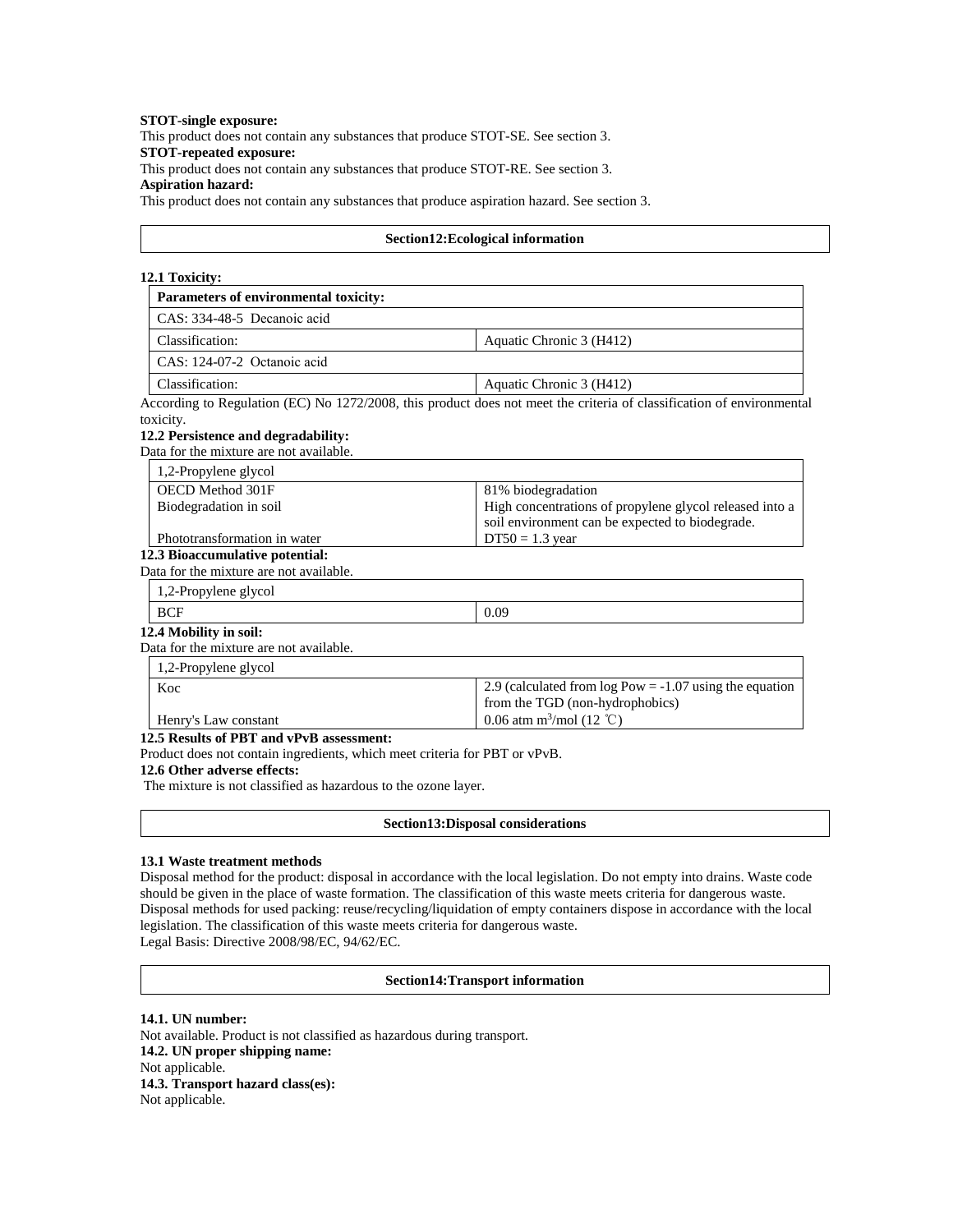**14.4. Packing group:**  Not applicable. **14.5. Environmental hazards:**  Not applicable. **14.6. Special precautions for user:**  Move carefully to prevent leakage during carriage. Keep necessary protective articles at hand in case of accident. **14.7. Transport in bulk according to Annex II of MARPOL and the IBC Code:**  Not applicable.

#### **Section15: Regulatory information**

#### **15.1 Safety, health and environmental regulations/legislation specific for the substance or mixture**

**Regulation (EC) No 1907/2006** of the European Parliament and of the Council of 18 December 2006 concerning the Registration, Evaluation, Authorization and Restriction of Chemicals (REACH), establishing a European Chemicals Agency, amending Directive 1999/45/EC and repealing Council Regulation (EEC) No 793/93 and Commission Regulation (EC) No 1488/94 as well as Council Directive 76/769/EEC and Commission Directives 91/155/EEC, 93/67/EEC, 93/105/EC and 2000/21/EC.

**Regulation (EC) No 1272/2008** of the European Parliament and of the Council of 16 December 2008 on classification, labeling and packaging of substances and mixtures, amending and repealing Directives 67/548/EEC and 1999/45/EC, and amending Regulation (EC) No 1907/2006 (Text with EEA relevance).

**Commission Regulation (EU) No 2015/830** of 28 May 2015 amending Regulation (EC) No 1907/2006 of the European Parliament and of the Council on the Registration, Evaluation, Authorization and Restriction of Chemicals (REACH) (Text with EEA relevance)

**Directive 2008/98/EC** of the European Parliament and of the Council of 19 November 2008 on waste and repealing certain Directives.

**European Parliament and Council Directive 94/62/EC** of 20 December 1994 on packaging and packaging waste. **ADR European Agreement** concerning the International Carriage of Dangerous Goods.

**Convention concerning International Carriage by Rail (COTIF): Appendix C – Regulations concerning the International Carriage of Dangerous Goods by Rail (RID)** with effect from 1 January 2011.

**15.2 Chemical safety assessment:** 

A Chemical Safety Assessment is not required for mixtures in accordance with REACH Regulation.

### **Section16: Other information**

#### **Full text if indicated H phrases mentioned in section 2,3:**

H226: Flammable liquid and vapour

H302: Harmful if swallowed

H314: Causes severe skin burns and eye damage

H315: Causes skin irritation

H319: Causes serious eye irritation

H412: Harmful to aquatic life with long lasting effects

# **Clarifications of aberrations and acronyms**

Acute Tox.4: Acute toxicity, Category 4

Aquatic Chronic 2: Hazardous to the aquatic environment, long-term hazard Category 2

Eye Irrit.2: Serious eye irritation, Category 2

Flam. Liq.3: Flammable liquid, Category 3

Skin Corr.1B: Skin corrosion, Category 1B

Skin Irrit.2: Skin irritation, Category 2

PBT: Persistent, Bioaccumulative and Toxic substance

vPvB: very Persistent, very Bioaccumulative substance

OECD: Organisation for Economic Co-operation and Development

LC50: Median Lethal concentration

LD50: Median Lethal dose

ATEmix: Acute Toxicity Estimate of mixture

bw: body weight

LoW: List of Wastes

# **Trainings:**

Before commencing working with the product, the user should learn the Health & Safety regulations, regarding handling chemicals, and in particular, undergo a proper workplace training.

### **Key literature references and sources for data:**

This SDS was prepared on the basis of sheets of the individual components, literature data, online databases (eg. ECHA)